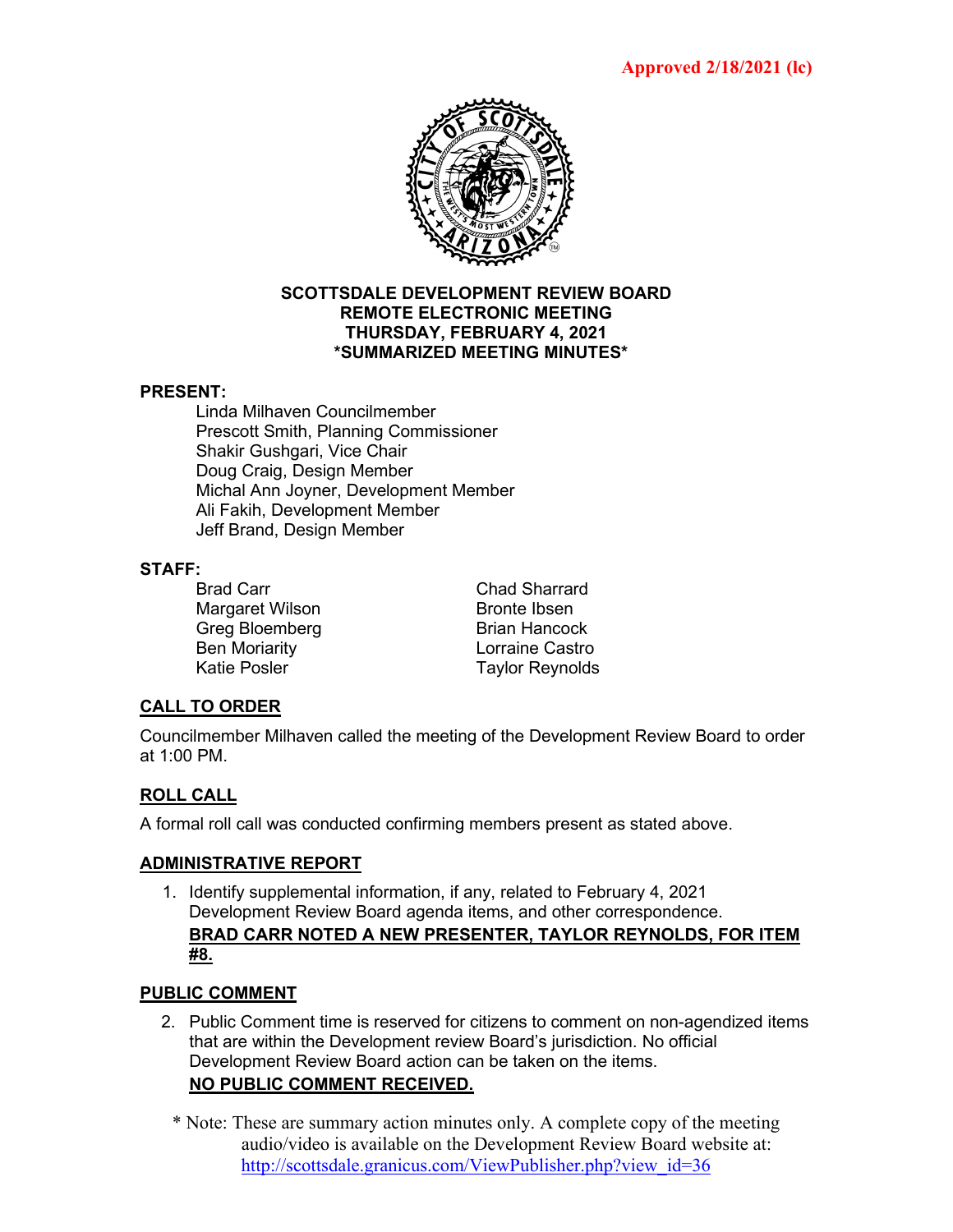#### **MINUTES**

3. Approval of the January 21, 2021 Development Review Board Study Session Meeting Minutes and Regular Meeting Minutes.

**BOARD MEMBER CRAIG MOVED TO APPROVE THE JANUARY 21, 2021 DEVELOPMENT REVIEW BOARD MEETING MINUTES AS PRESENTED, 2ND BY BOARD MEMBER BRAND. THE MOTION CARRIED UNANIMOUSLY IN FAVOR BY COUNCILMEMBER MILHAVEN, COMMISSIONER SMITH, VICE CHAIR GUSHGARI, BOARD MEMBERS JOYNER, CRAIG, FAKIH AND BRAND WITH A VOTE OF SEVEN (7) TO ZERO (0).**

#### **CONSENT AGENDA**

4. 5-DR-2020 (Cavasson Hilton Hotel.)

Request by property owner for approval of a site plan, landscape plan and building elevations for a new 6-story full-service hotel, consisting of approximately 230 hotel rooms and 15,000 square foot of conference space, on a +/- 5-acre site located at the northwest corner of Hayden Road and Loop 101.

7965 E. Cavasson Boulevard BRP Architects, Architect/Designer

5. 6-DR-2020 (Cavasson Retail)

Request by property owner for approval of a site plan, landscape plan and building elevations for a new single-story, 15,000 square foot commercial shell building, designed to accommodate retail/restaurant uses, located on a +/- 5-acre site at the northwest corner of Hayden Road and Loop 101.

7965 E. Cavasson Boulevard Butler Design Group, Architect/Designer

#### 6. 14-DR-2020 (CHP Scottsdale Project)

Request by owner for approval of a site plan, landscape plan, and building elevations for renovations and addition to an existing office building with a total of 95,000 square feet of floor area.

7331 E. Osborn Drive Corgan, Architect/Designer

#### 7. 30-DR-2020 (7000 E. Shea Coffee Shop)

Request by owner for approval of a site plan, landscape plan, and building elevations for a new coffee shop with drive-through service within an existing shopping center located at the northeast corner of E. Shea Boulevard and N.  $70<sup>th</sup>$ Street.

7000 E. Shea Boulevard Harrison French & Associates, Architect/Designer

**BOARD MEMBER BRAND MOVED TO APPROVE ITEM NOS. 4, 5, 6 & 7, WITH A STIPULATION FOR 14-DR-2020 TO WORK WITH PLANNING STAFF TO ADD VARIETY TO WINDOW WALL ON NORTH FAÇADE, 2ND BY BOARD MEMBER CRAIG. THE MOTION CARRIED UNANIMOUSLY IN FAVOR BY COUNCILMEMBER MILHAVEN, COMMISSIONER SMITH, VICE CHAIR GUSHGARI AND BOARD MEMBERS, JOYNER, CRAIG, FAKIH AND BRAND WITH A VOTE OF SEVEN (7) TO ZERO (0),**